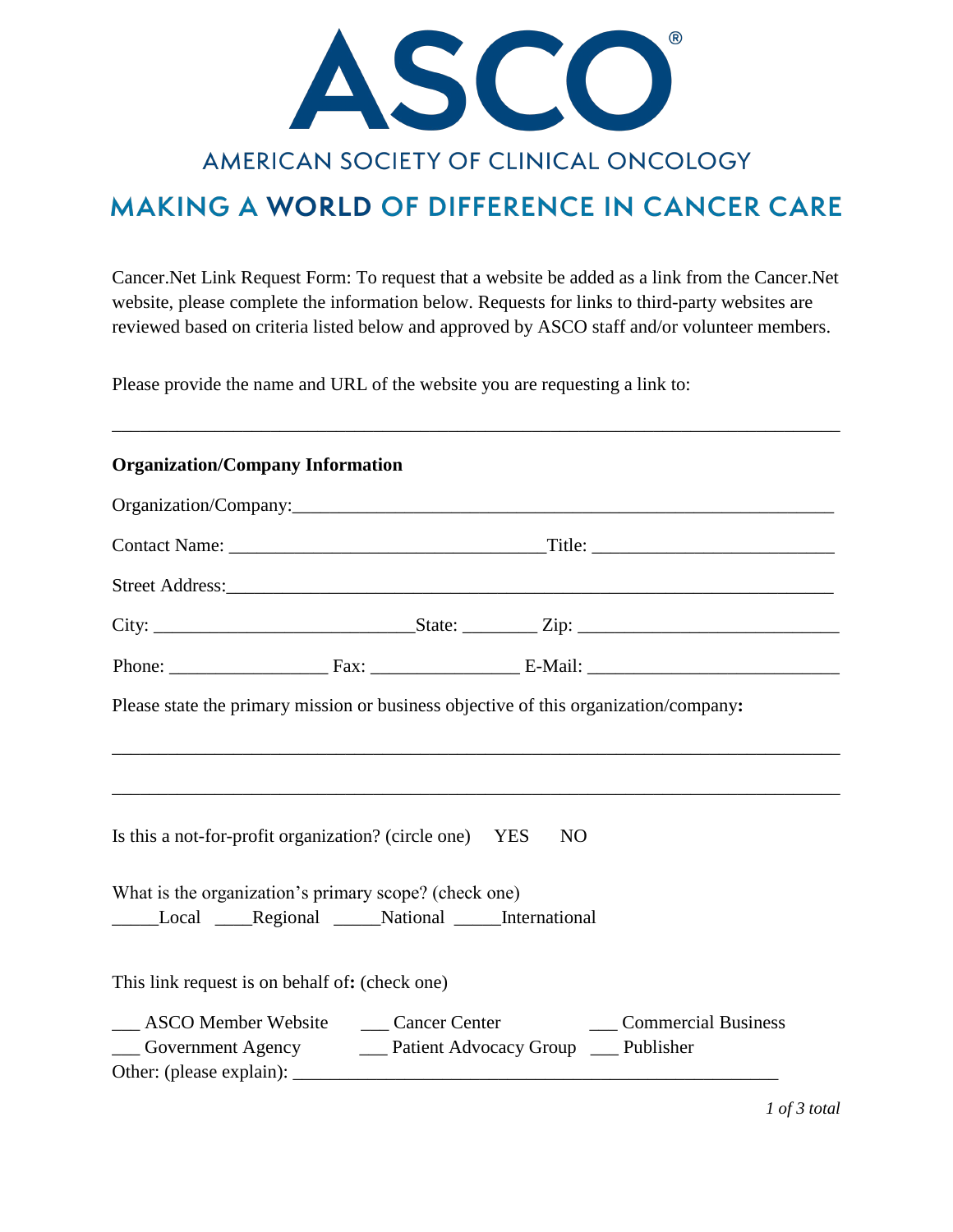### **Website Information**

Please summarize the website's primary content:

| Main Target Audience (choose one):                                                                                                                                                                       |
|----------------------------------------------------------------------------------------------------------------------------------------------------------------------------------------------------------|
| ___ Patients ___ Media ___ Medical Professionals ___ General Public ___ Other: _______                                                                                                                   |
|                                                                                                                                                                                                          |
| Indicate the frequency with which the website is routinely updated (check one):                                                                                                                          |
| __ Daily __ Weekly __ Monthly __ Quarterly __ Yearly                                                                                                                                                     |
| Who reviews the website's content for medical and factual accuracy? Please list the members of<br>the site's editorial board and their credentials/affiliations. (Attach additional sheet if necessary). |
|                                                                                                                                                                                                          |
| Indicate the URL for the editorial board listing on the website: ___________________________________                                                                                                     |
| Does your website offer a mechanism for users to provide feedback? (circle one) YES<br>N <sub>O</sub>                                                                                                    |
| Indicate the funding/financial sources for producing and maintaining the website:                                                                                                                        |
| Indicate the URL for the website privacy policy: ________________________________                                                                                                                        |
| Please list awards or other endorsements by external organizations (such as the HONcode<br>principles of the Health On the Net Foundation):                                                              |
|                                                                                                                                                                                                          |